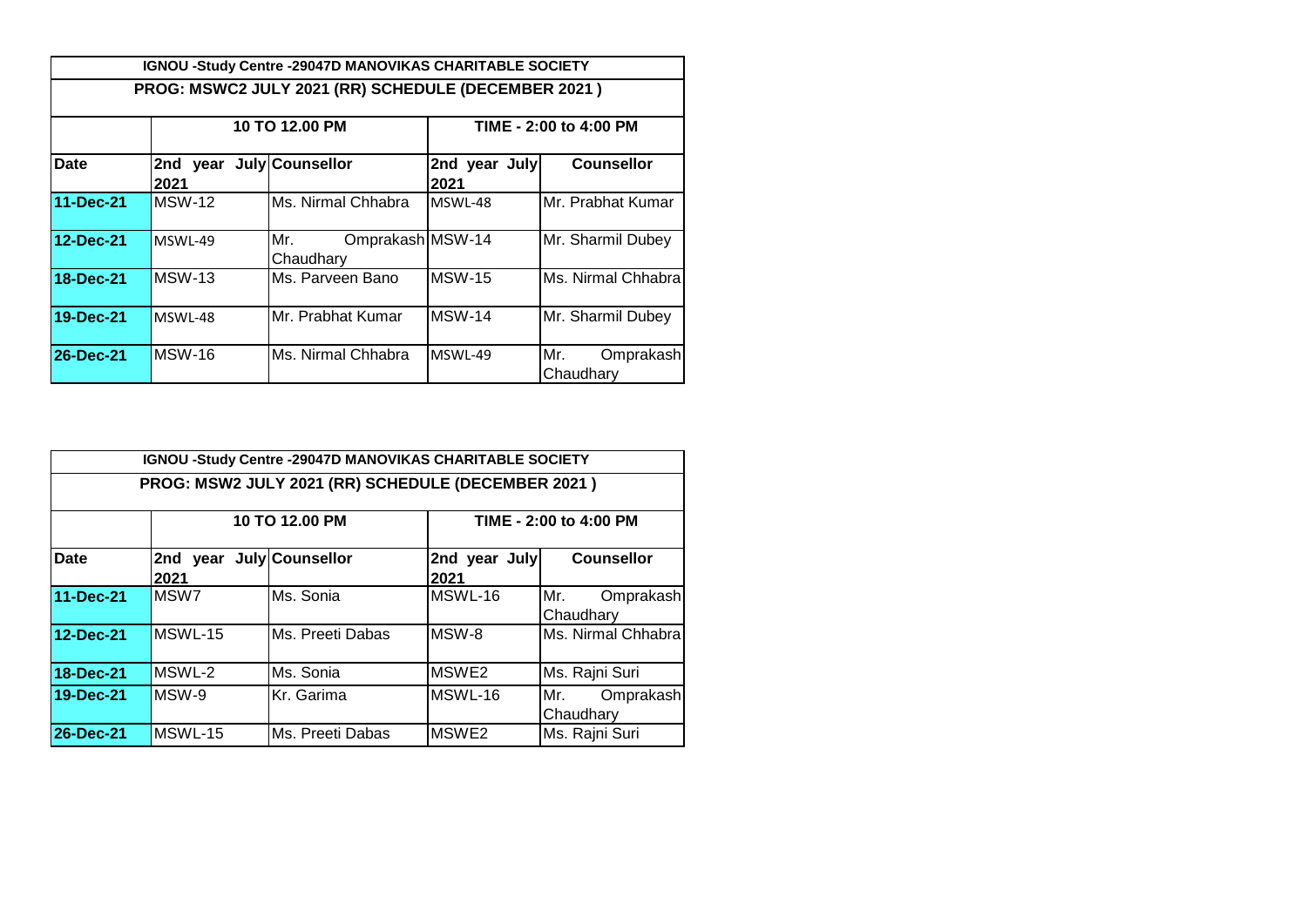| IGNOU -Study Centre -29047D MANOVIKAS CHARITABLE SOCIETY |                     |                      |                         |                        |                                 |                             |  |  |
|----------------------------------------------------------|---------------------|----------------------|-------------------------|------------------------|---------------------------------|-----------------------------|--|--|
| PROG: BAG2 JULY 2021 (RR) SCHEDULE (DECEMBER 2021)       |                     |                      |                         |                        |                                 |                             |  |  |
|                                                          |                     | 10 TO 12.00 PM       | TIME - 12:00 to 2:00 PM |                        | TIME - 2:00 to 4:00 PM          |                             |  |  |
| <b>Date</b>                                              | 2nd<br> 2021        | year July Counsellor | 2nd year July<br>2021   | <b>Counsellor</b>      | 2nd<br>vear<br><b>July 2021</b> | <b>Counsellor</b>           |  |  |
| 11-Dec-21                                                | BSOC <sub>133</sub> | Ms. Indira Alok      | BHIC133                 | Ms. Ranjeeta<br>Kumari | <b>BECC 133</b>                 | Mr. Ashok Kumar<br>Aggarwal |  |  |
| 12-Dec-21                                                | BPAC 133            | Ms. Sunita Soni      | BHDLA137                | Ms. Rubi Kumari        | BSOC <sub>134</sub>             | Ms. Neeru<br>Tandon         |  |  |
| 18-Dec-21                                                | BHDC133             | Mr. Amit Kumar       | BHIC134                 | Ms. Ranjeeta<br>Kumari | BECC 134                        | Mr. Ashok Kumar<br>Aggarwal |  |  |
| 19-Dec-21                                                | BPSC133             | Ms. Sunita Soni      | BEGLA137                | IMs. Parveen Bano      | BSOC <sub>134</sub>             | Ms. Neeru<br>Tandon         |  |  |
| <b>26-Dec-21</b>                                         | BSOC <sub>133</sub> | Ms. Indira Alok      | BHDS183                 | Ms. Rubi Kumari        | <b>IBSOS184</b>                 | Ms. Neeru<br>Tandon         |  |  |

| IGNOU -Study Centre -29047D MANOVIKAS CHARITABLE SOCIETY<br>PROG: BAG3 JULY 2021 (RR) SCHEDULE (DECEMBER 2021) |                                  |                             |                         |                             |                                 |                        |  |  |
|----------------------------------------------------------------------------------------------------------------|----------------------------------|-----------------------------|-------------------------|-----------------------------|---------------------------------|------------------------|--|--|
| Date                                                                                                           | 10 TO 12.00 PM                   |                             | TIME - 12:00 to 2:00 PM |                             | TIME - 2:00 to 4:00 PM          |                        |  |  |
|                                                                                                                | 3rd year July Counsellor<br>2021 |                             | 3rd year July<br> 2021  | <b>Counsellor</b>           | 3rd<br>year<br><b>July 2021</b> | <b>Counsellor</b>      |  |  |
| 11-Dec-21                                                                                                      | BHDE143                          | Ms. Rubi Kumari             | BSOE143                 | Ms. Maheshwari<br>Chaudhary |                                 |                        |  |  |
| 12-Dec-21                                                                                                      | BEGS185                          | Ms. Parveen Bano            | BSOE142                 | <b>I</b> Ms. Indira Alok    | BHIE143                         | Ms. Ranjeeta<br>Kumari |  |  |
| 18-Dec-21                                                                                                      | BPAS <sub>186</sub>              | Ms. Sunita Soni             | BHDE143                 | Ms. Rubi Kumari             |                                 |                        |  |  |
| 19-Dec-21                                                                                                      | BSOE143                          | Ms. Maheshwari<br>Chaudhary |                         |                             | BHDE142                         | Mr. Amit Kumar         |  |  |
| 26-Dec-21                                                                                                      | BHIE143                          | Ms. Ranjeeta Kumari BSOG176 |                         | Ms. Indira Alok             |                                 |                        |  |  |